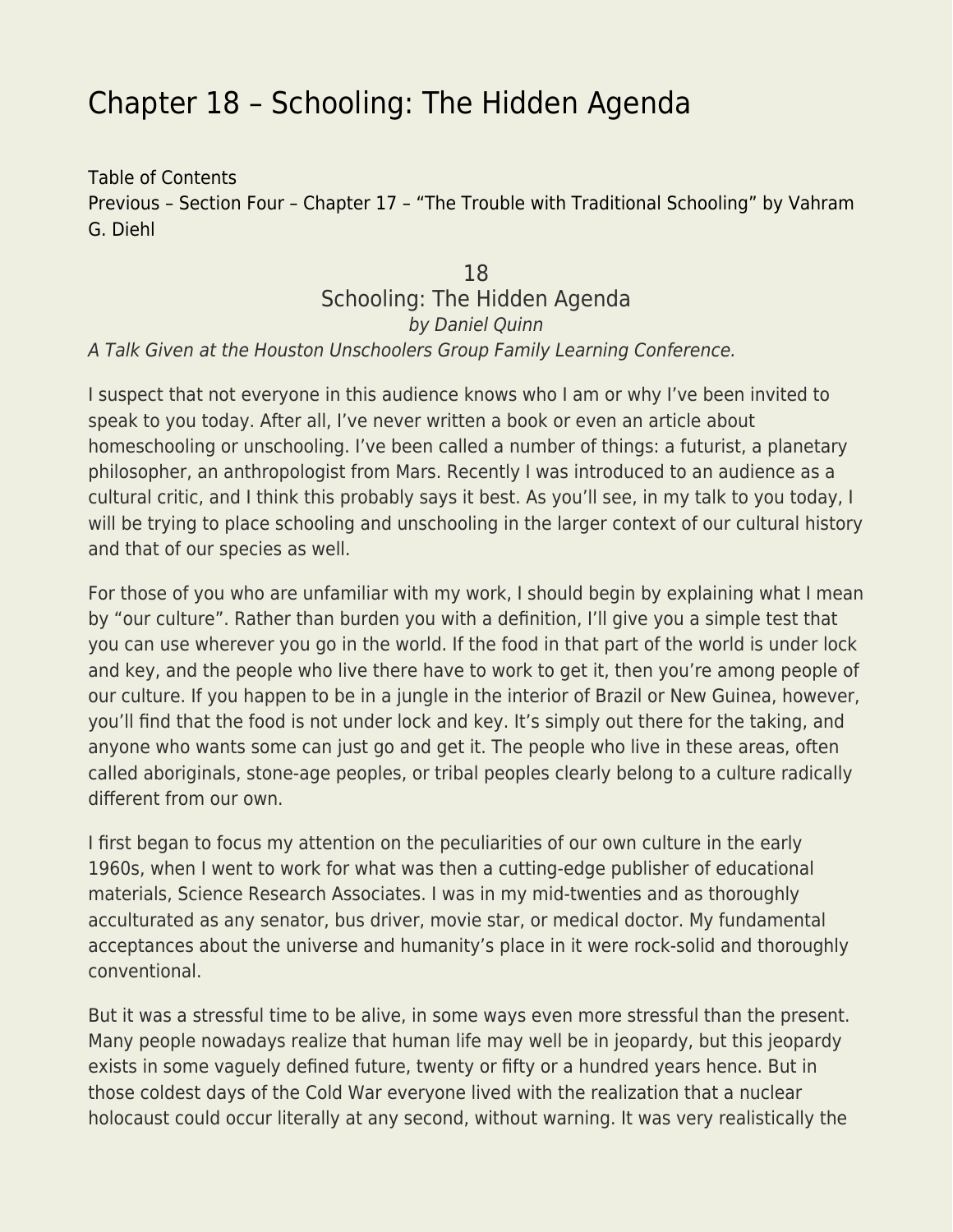## touch of a button away.

Human life would not be entirely snuffed out in a holocaust of this kind. In a way, it would be even worse than that. In a matter of hours, we would be thrown back not just to the Stone Age but to a level of almost total helplessness. In the Stone Age, after all, people lived perfectly well without supermarkets, shopping malls, hardware stores, and all the elaborate systems that keep these places stocked with the things we need. Within hours our cities would disintegrate into chaos and anarchy, and the necessities of life would vanish from store shelves, never to be replaced. Within days famine would be widespread.

Skills that are taken for granted among Stone Age peoples would be unknown to the survivors – the ability to differentiate between edible and inedible foods growing in their own environment, the ability to stalk, kill, dress, and preserve game animals, and most important the ability to make tools from available materials. How many of you know how to cure a hide? How to make a rope from scratch? How to flake a stone tool? Much less how to smelt metal from raw ore. Commonplace skills of the Paleolithic, developed over thousands of years, would be lost arts.

All this was freely acknowledged by people who didn't doubt for a moment that we were living the way humans were meant to live from the beginning of time, who didn't doubt for a moment that the things our children were learning in school were exactly the things they should be learning.

I'd been hired at SRA to work on a major new mathematics program that had been under development for several years in Cleveland. In my first year, we were going to publish the kindergarten and first-grade programs. In the second year, we'd publish the second-grade program, in the third year, the third-grade program, and so on. Working on the kindergarten and first-grade programs, I observed something that I thought was truly remarkable. In these grades, children spend most of their time learning things that no one growing up in our culture could possibly avoid learning. For example, they learn the names of the primary colors. Wow, just imagine missing school on the day when they were learning blue. You'd spend the rest of your life wondering what color the sky is. They learn to tell time, to count, and to add and subtract, as if anyone could possibly fail to learn these things in this culture. And of course they make the beginnings of learning how to read. I'll go out on a limb here and suggest an experiment. Two classes of 30 kids, taught identically and given the identical text materials throughout their school experience, but one class is given no instruction in reading at all and the other is given the usual instruction. Call it the Quinn Conjecture: both classes will test the same on reading skills at the end of twelve years. I feel safe in making this conjecture because ultimately kids learn to read the same way they learn to speak, by hanging around people who read and by wanting to be able to do what these people do.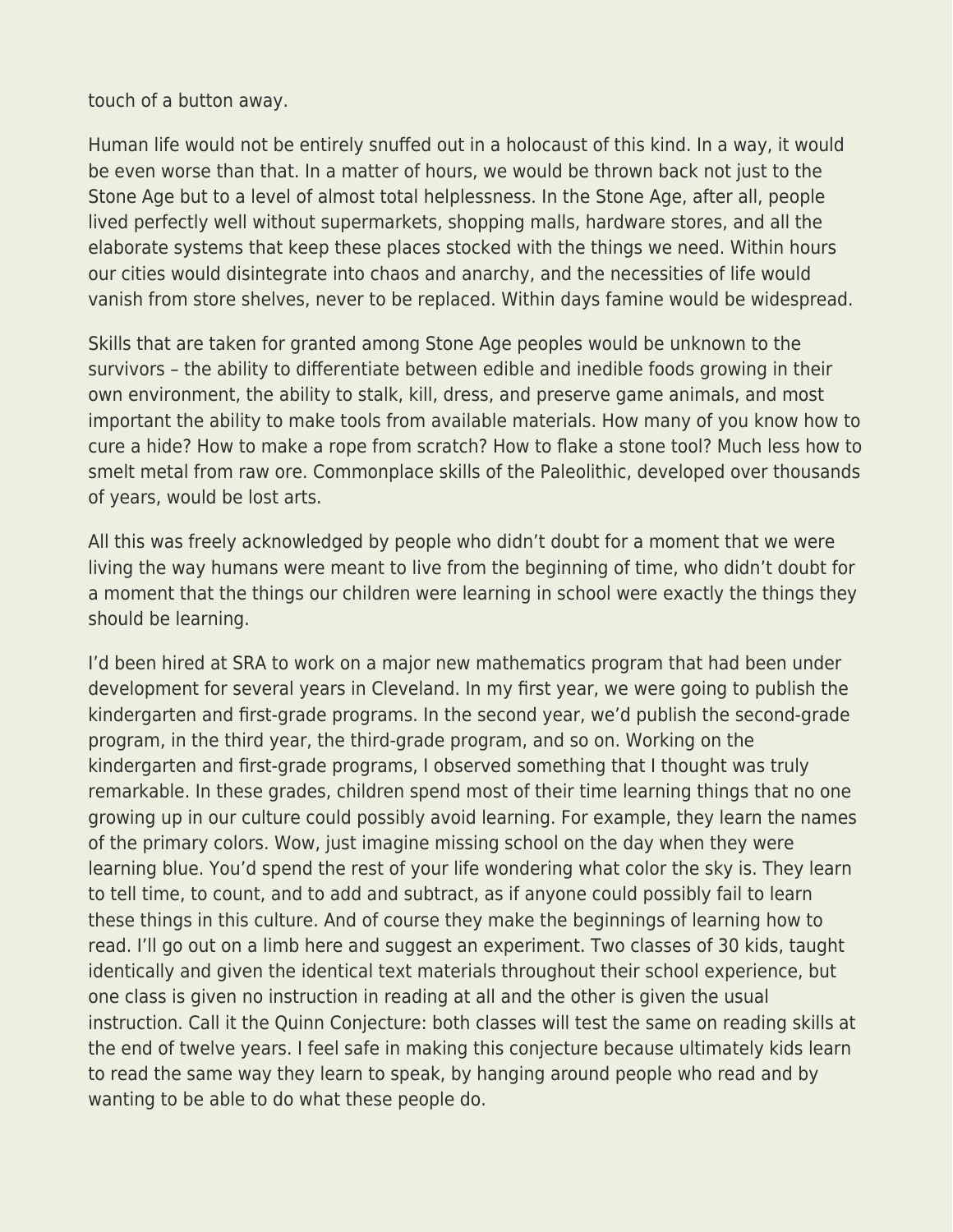It occurred to me at this time to ask this question: Instead of spending two or three years teaching children things they will inevitably learn anyway, why not teach them some things they will not inevitably learn and that they would actually enjoy learning at this age? How to navigate by the stars, for example. How to tan a hide. How to distinguish edible foods from inedible foods. How to build a shelter from scratch. How to make tools from scratch. How to make a canoe. How to track animals – all the forgotten but still valuable skills that our civilization is actually built on.

Of course I didn't have to vocalize this idea to anyone to know how it would be received. Being thoroughly acculturated, I could myself explain why it was totally inane. The way we live is the way humans were meant to live from the beginning of time, and our children were being prepared to enter that life. Those who came before us were savages, little more than brutes. Those who continue to live the way our ancestors lived are savages, little more than brutes. The world is well rid of them, and we're well rid of every vestige of them, including their ludicrously primitive skills.

Our children were being prepared in school to step boldly into the only fully human life that had ever existed on this planet. The skills they were acquiring in school would bring them not only success but deep personal fulfillment on every level. What did it matter if they never did more than work in some mind-numbing factory job? They could parse a sentence! They could explain to you the difference between a Petrarchan sonnet and a Shakespearean sonnet! They could extract a square root! They could show you why the square of the two sides of a right triangle were equal to the square of the hypotenuse! They could analyze a poem! They could explain to you how a bill passes congress! They could very possibly trace for you the economic causes of the Civil War. They had read Melville and Shakespeare, so why would they not now read Dostoevsky and Racine, Joyce and Beckett, Faulkner and O'Neill? But above all else, of course, the citizen's education – grades K to twelve – prepared children to be fully-functioning participants in this great civilization of ours. The day after their graduation exercises, they were ready to stride confidently toward any goal they might set themselves.

Of course, then, as now, everyone knew that the citizen's education was doing no such thing. It was perceived then – as now – that there was something strangely wrong with the schools. They were failing – and failing miserably – at delivering on these enticing promises. Ah well, teachers weren't being paid enough, so what could you expect? We raised teachers' salaries – again and again and again – and still the schools failed. Well, what could you expect? The schools were physically decrepit, lightless, and uninspiring. We built new ones – tens of thousands, hundreds of thousands of them – and still the schools failed. Well, what could you expect? The curriculum was antiquated and irrelevant. We modernized the curriculum, did our damnedest to make it relevant – and still the schools failed. Every week – then as now – you could read about some bright new idea that would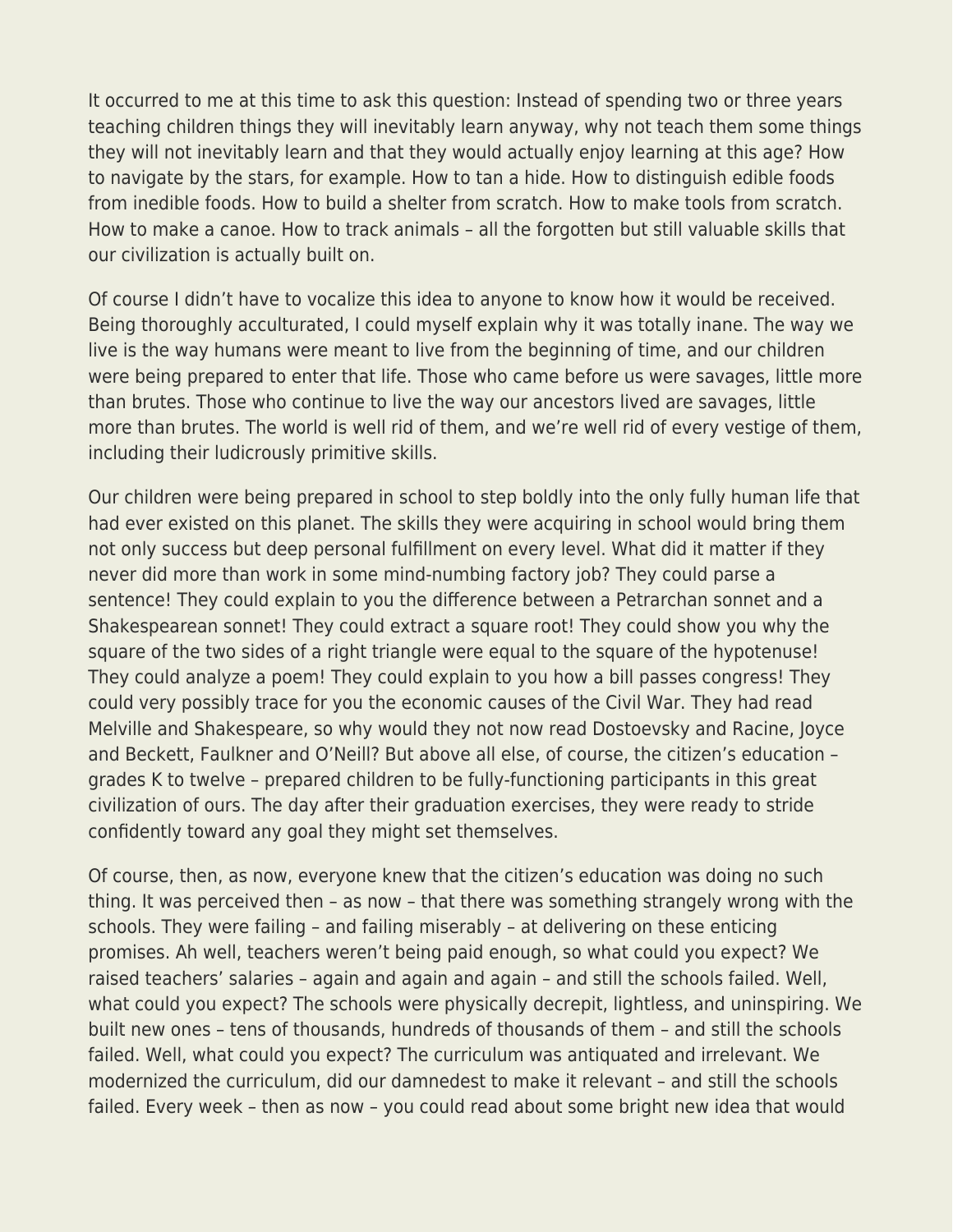surely "fix" whatever was wrong with our schools: the open classroom, team teaching, back to basics, more homework, less homework, no homework – I couldn't begin to enumerate them all. Hundreds of these bright ideas were implemented – thousands of them were implemented – and still the schools failed.

Within our cultural matrix, every medium tells us that the schools exist to prepare children for a successful and fulfilling life in our civilization (and are therefore failing). This is beyond argument, beyond doubt, beyond question. In Ishmael I said that the voice of Mother Culture speaks to us from every newspaper and magazine article, every movie, every sermon, every book, every parent, every teacher, every school administrator, and what she has to say about the schools is that they exist to prepare children for a successful and fulfilling life in our civilization (and are therefore failing). Once we step outside our cultural matrix, this voice no longer fills our ears and we're free to ask some new questions. Suppose the schools aren't failing? Suppose they're doing exactly what we really want them to do – but don't wish to examine and acknowledge?

Granted that the schools do a poor job of preparing children for a successful and fulfilling life in our civilization, but what things do they do excellently well? Well, to begin with, they do a superb job of keeping young people out of the job market. Instead of becoming wageearners at age twelve or fourteen, they remain consumers only – and they consume billions of dollars worth of merchandise, using money that their parents earn. Just imagine what would happen to our economy if overnight the high schools closed their doors. Instead of having fifty million active consumers out there, we would suddenly have fifty million unemployed youth. It would be nothing short of an economic catastrophe.

Of course the situation was very different two hundred years ago, when we were still a primarily agrarian society. Youngsters were expected and needed to become workers at age ten, eleven, and twelve. For the masses, a fourth, fifth, or sixth-grade education was deemed perfectly adequate. But as the character of our society changed, fewer youngsters were needed for farm work, and the enactment of child-labor laws soon made it impossible to put ten-, eleven-, and twelve-year-olds to work in factories. It was necessary to keep them off the streets – and where better than in schools? Naturally, new material had to be inserted into the curriculum to fill up the time. It didn't much matter what it was. Have them memorize the capitals of every state. Have them memorize the principle products of every state. Have them learn the steps a bill takes in passing Congress. No one wondered or cared if these were things kids wanted to know or needed to know – or would ever need to know. No one wondered or ever troubled to find out if the material being added to the curriculum was retained. The educators didn't want to know, and, really, what difference would it make? It didn't matter that, once learned, they were immediately forgotten. It filled up some time. The law decreed that an eighth-grade education was essential for every citizen, and so curriculum writers provided material needed for an eighth-grade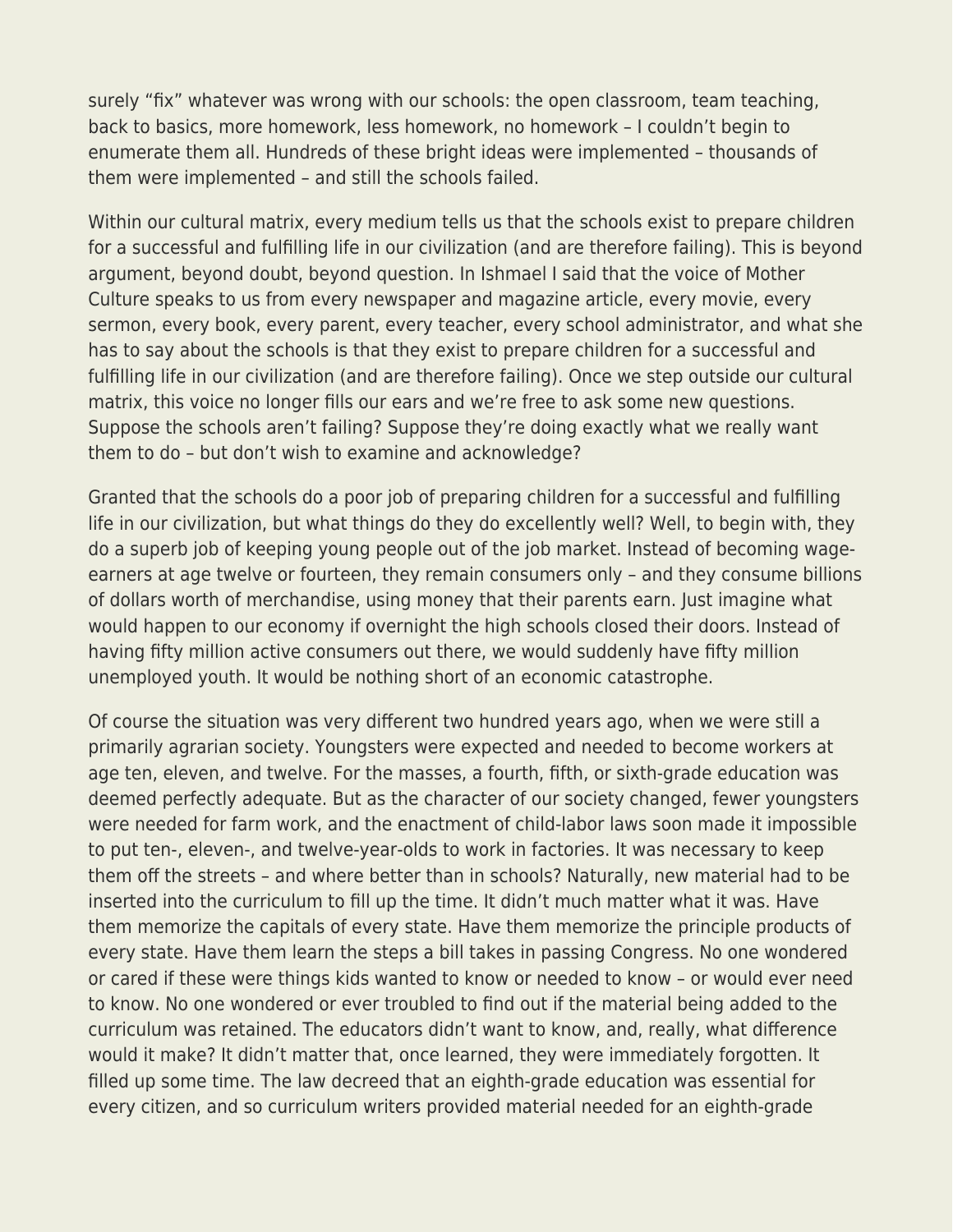## education.

During the Great Depression it became urgently important to keep young people off the job market for as long as possible, and so it came to be understood that a twelfth-grade education was essential for every citizen. As before, it didn't much matter what was added to fill up the time, so long as it was marginally plausible. Let's have them learn how to analyze a poem, even if they never read another one in their whole adult life. Let's have them read a great classic novel, even if they never read another one in their whole adult life. Let's have them study world history, even if it all just goes in one ear and out the other. Let's have them study Euclidean geometry, even if two years later they couldn't prove a single theorem to save their lives. All these things and many, many more were of course justified on the basis that they would contribute to the success and rich fulfillment that these children would experience as adults. Except, of course, that it didn't. But no one wanted to know about that. No one would have dreamed of testing young people five years after graduation to find out how much of it they'd retained. No one would have dreamed of asking them how useful it had been to them in realistic terms or how much it had contributed to their success and fulfillment as humans. What would be the point of asking them to evaluate their education? What did they know about it, after all? They were just high school graduates, not professional educators.

At the end of the Second World War, no one knew what the economic future was going to be like. With the disappearance of the war industries, would the country fall back into the pre-war depression slump? The word began to go out that the citizen's education should really include four years of college. Everyone should go to college. As the economy continued to grow, however, this injunction began to be softened. Four years of college would sure be good for you, but it wasn't part of the citizen's education, which ultimately remained a twelfth-grade education.

It was in the good years following the war, when there were often more jobs than workers to fill them, that our schools began to be perceived as failing. With ready workers in demand, it was apparent that kids were coming out of school without knowing much more than the sixth-grade graduates of a century ago. They'd "gone through" all the material that had been added to fill up the time – analyzed poetry, diagramed sentences, proved theorems, solved for x, plowed through thousands of pages of history and literature, written bushels of themes, but for the most part they retained almost none of it – and of how much use would it be to them if they had? From a business point of view, these highschool graduates were barely employable.

But of course by then the curriculum had achieved the status of scripture, and it was too late to acknowledge that the program had never been designed to be useful. The educators' response to the business community was, "We just have to give the kids more of the same – more poems to analyze, more sentences to diagram, more theorems to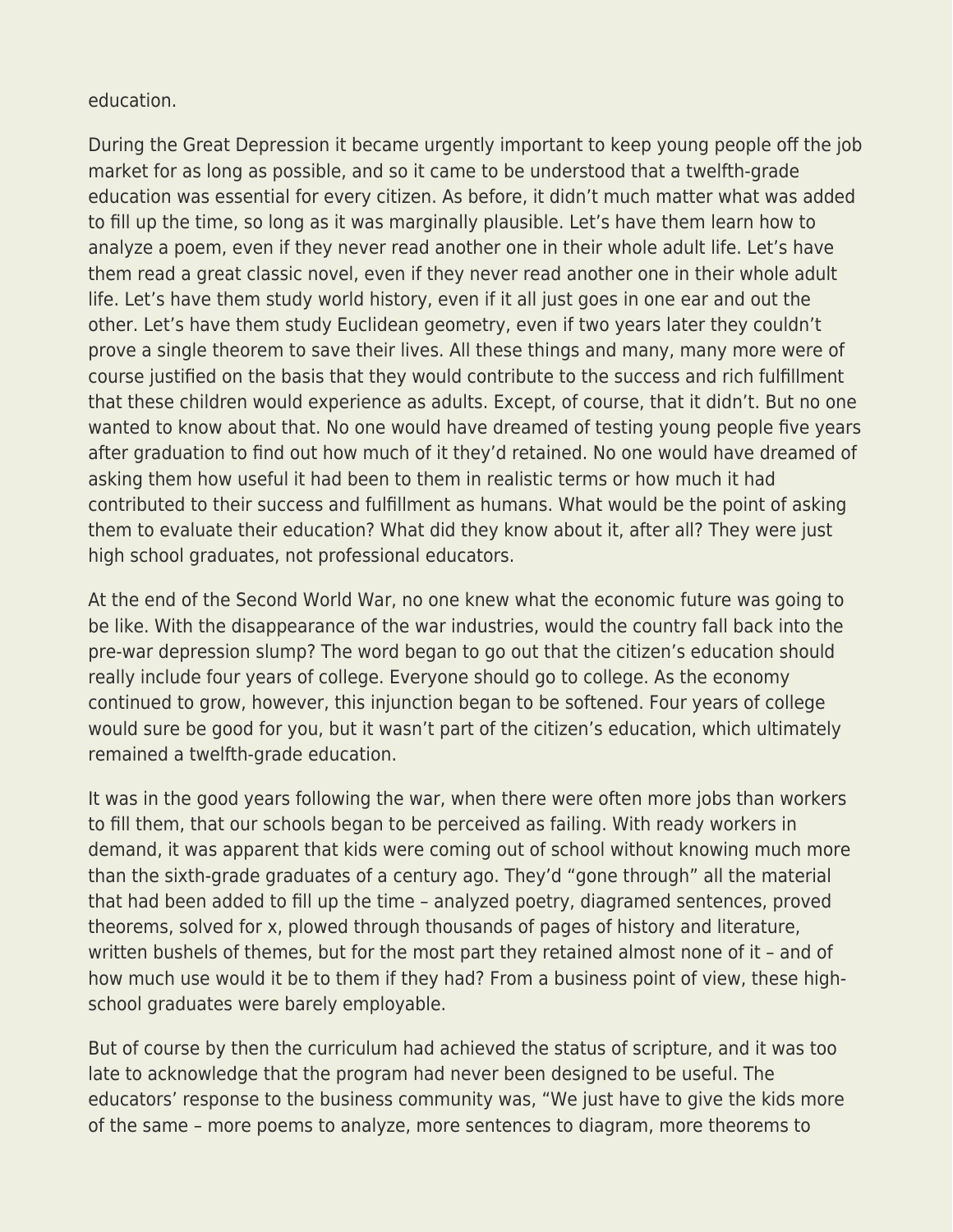prove, more equations to solve, more pages of history and literature to read, more themes to write, and so on." No one was about to acknowledge that the program had been set up to keep young people off the job market – and that it had done a damn fine job of that at least.

But keeping young people off the job market is only half of what the schools do superbly well. By the age of thirteen or fourteen, children in aboriginal societies – tribal societies – have completed what we, from our point of view, would call their "education". They're ready to "graduate" and become adults. In these societies, what this means is that their survival value is 100%. All their elders could disappear overnight, and there would not be chaos, anarchy, and famine among these new adults. They would be able to carry on without a hitch. None of the skills and technologies practiced by their parents would be lost. If they wanted to, they could live quite independently of the tribal structure in which they were reared.

But the last thing we want our children to be able to do is to live independently of our society. We don't want our graduates to have a survival value of 100%, because this would make them free to opt out of our carefully constructed economic system and do whatever they please. We don't want them to do whatever they please, we want them to have exactly two choices (assuming they're not independently wealthy). Get a job or go to college. Either choice is good for us, because we need a constant supply of entry-level workers and we also need doctors, lawyers, physicists, mathematicians, psychologists, geologists, biologists, school teachers, and so on. The citizen's education accomplishes this almost without fail. Ninety-nine point nine percent of our high school graduates make one of these two choices.

And it should be noted that our high-school graduates are reliably entry-level workers. We want them to have to grab the lowest rung on the ladder. What sense would it make to give them skills that would make it possible for them to grab the second rung or the third rung? Those are the rungs their older brothers and sisters are reaching for. And if this year's graduates were reaching for the second or third rungs, who would be doing the work at the bottom? The business people who do the hiring constantly complain that graduates know absolutely nothing, have virtually no useful skills at all. But in truth how could it be otherwise?

So you see that our schools are not failing, they're just succeeding in ways we prefer not to see. Turning out graduates with no skills, with no survival value, and with no choice but to work or starve are not flaws of the system, they are features of the system. These are the things the system must do to keep things going on as they are.

The need for schooling is bolstered by two well-entrenched pieces of cultural mythology. The first and most pernicious of these is that children will not learn unless they're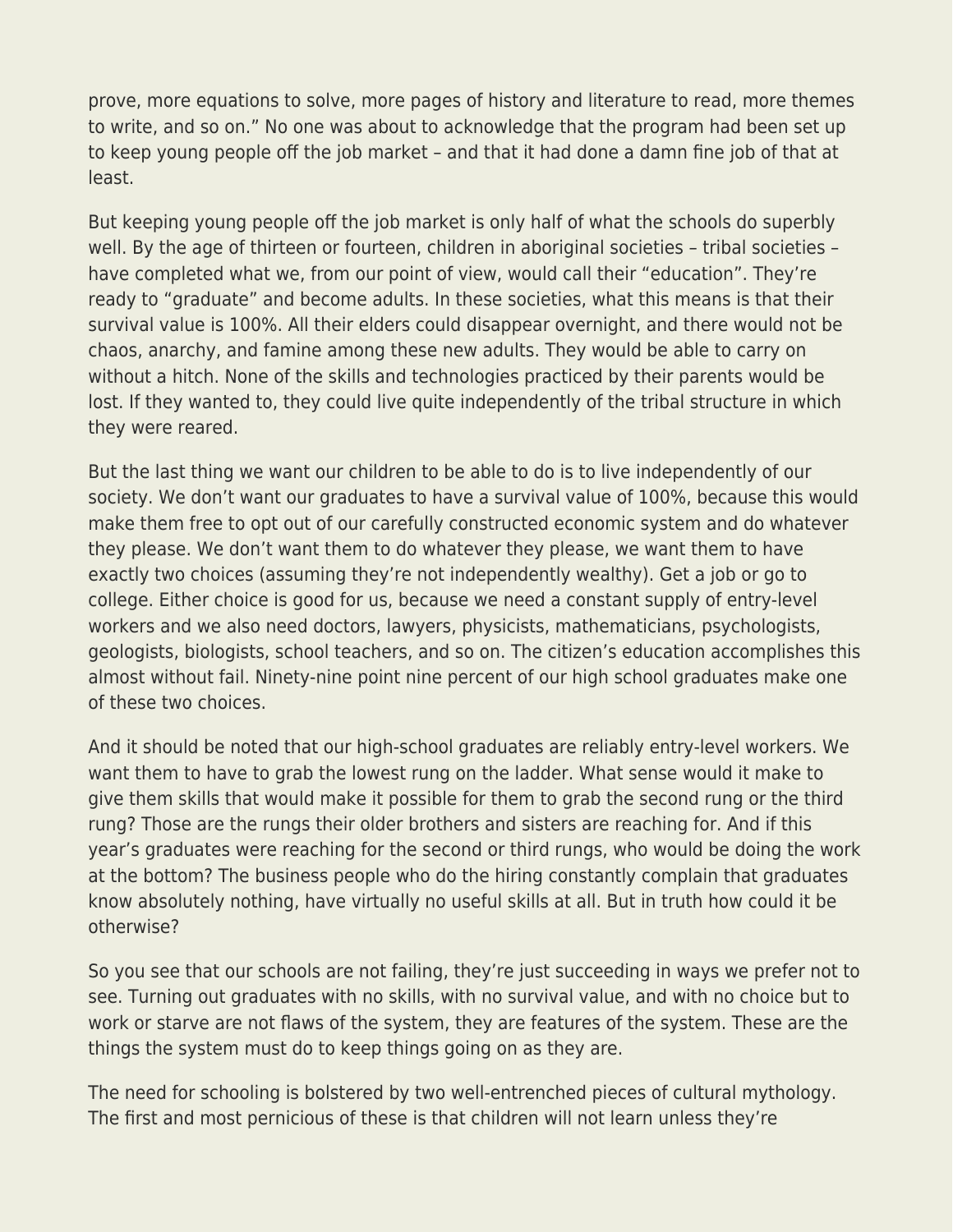compelled to – in school. It is part of the mythology of childhood itself that children hate learning and will avoid it at all costs. Of course, anyone who has had a child knows what an absurd lie this is. From infancy onward, children are the most fantastic learners in the world. If they grow up in a family in which four languages are spoken, they will be speaking four languages by the time they're three or four years old – without a day of schooling, just by hanging around the members of their family, because they desperately want to be able to do the things they do. Anyone who has had a child knows that they are tirelessly curious. As soon as they're able to ask questions, they ask questions incessantly, often driving their parents to distraction. Their curiosity extends to everything they can reach, which is why every parent soon learns to put anything breakable, anything dangerous, anything untouchable up high – and if possible behind lock and key. We all know the truth of the joke about those childproof bottle caps: those are the kind that only children can open.

People who imagine that children are resistant to learning have a non-existent understanding of how human culture developed in the first place. Culture is no more and no less than the totality of learned behavior and information that is passed from one generation to the next. The desire to eat is not transmitted by culture, but knowledge about how edible foods are found, collected, and processed is transmitted by culture. Before the invention of writing, whatever was not passed on from one generation to the next was simply lost, no matter what it was – a technique, a song, a detail of history. Among aboriginal peoples – those we haven't destroyed – the transmission between generations is remarkably complete, but of course not 100% complete. There will always be trivial details of personal history that the older generation takes to its grave. But the vital material is never lost.

This comes about because the desire to learn is hardwired into the human child just the way that the desire to reproduce is hardwired into the human adult. It's genetic. If there was ever a strain of humans whose children were not driven to learn, they're long gone, because they could not be culture-bearers.

Children don't have to be motivated to learn everything they can about the world they inhabit, they're absolutely driven to learn it. By the onset of puberty, children in aboriginal societies have unfailingly learned everything they need to function as adults.

Think of it this way. In the most general terms, the human biological clock is set for two alarms. When the first alarm goes off, at birth, the clock chimes learn, learn, learn, learn, learn. When the second alarm goes off, at the onset of puberty, the clock chimes mate, mate, mate, mate, mate. The chime that goes learn, learn, learn never disappears entirely, but it becomes relatively faint at the onset of puberty. At that point, children cease to want to follow their parents around in the learning dance. Instead, they want to follow each other around in the mating dance.

We, of course, in our greater wisdom have decreed that the biological clock regulated by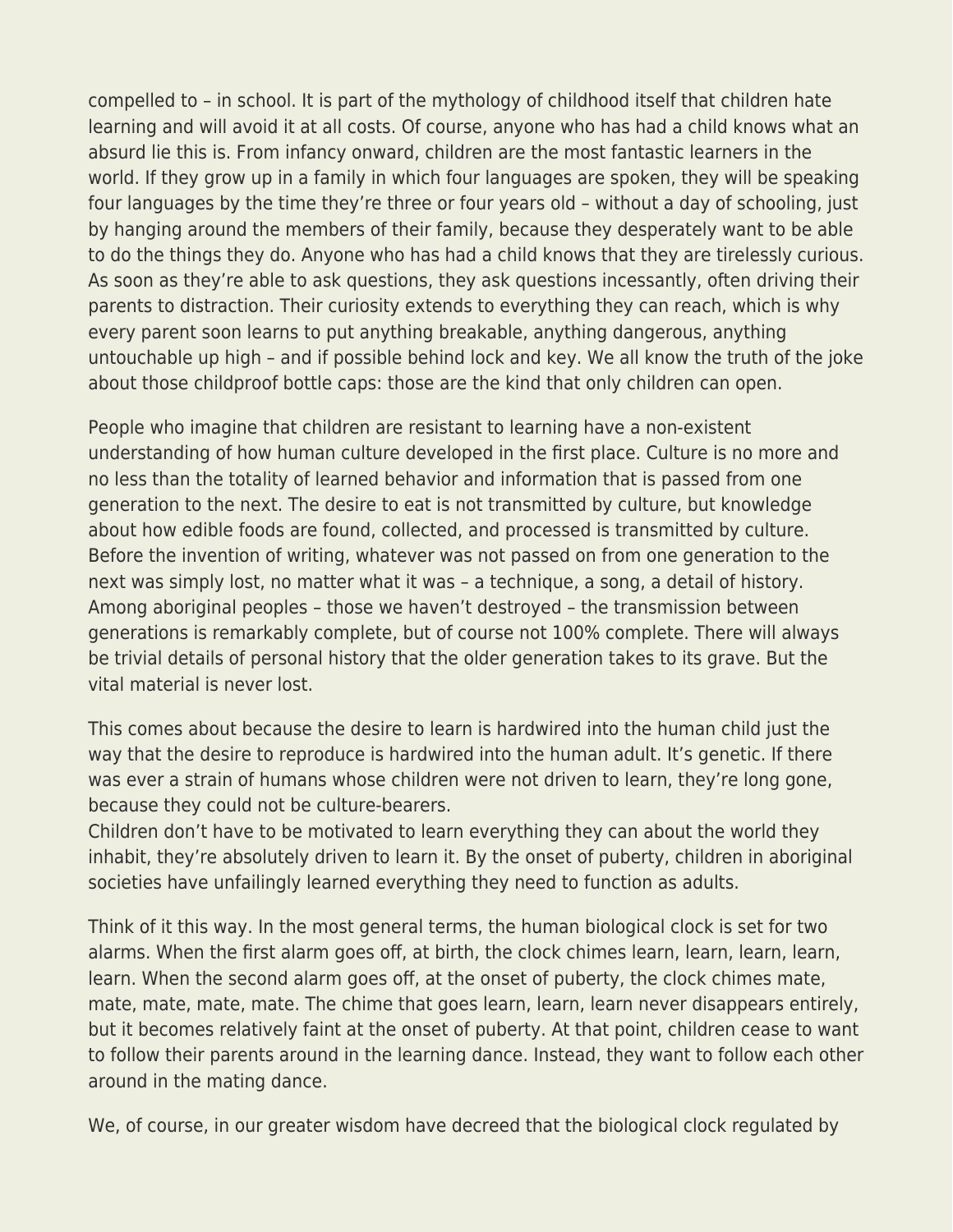## our genes must be ignored.

What sells most people on the idea of school is the fact that the unschooled child learns what it wants to learn when it wants to learn it. This is intolerable to them, because they're convinced that children don't want to learn anything at all – and they point to school children to prove it. What they fail to recognize is that the learning curve of preschool children swoops upward like a mountain – but quickly levels off when they enter school. By the third or fourth grade it's completely flat for most kids. Learning, such as it is, has become a boring, painful experience they'd love to be able to avoid if they could. But there's another reason why people abhor the idea of children learning what they want to learn when they want to learn it. They won't all learn the same things! Some of them will never learn to analyze a poem! Some of them will never learn to parse a sentence or write a theme! Some of them will never read Julius Caesar! Some will never learn geometry! Some will never dissect a frog! Some will never learn how a bill passes Congress! Well, of course, this is too horrible to imagine. It doesn't matter that 90% of these students will never read another poem or another play by Shakespeare in their lives. It doesn't matter that 90% of them will never have occasion to parse another sentence or write another theme in their lives. It doesn't matter that 90% retain no functional knowledge of the geometry or algebra they studied. It doesn't matter that 90% never have any use for whatever knowledge they were supposed to gain from dissecting a frog. It doesn't matter that 90% graduate without having the vaguest idea how a bill passes Congress. All that matters is that they've gone through it!

The people who are horrified by the idea of children learning what they want to learn when they want to learn it have not accepted the very elementary psychological fact that people (all people, of every age) remember the things that are important to them – the things they need to know – and forget the rest. I am a living witness to this fact. I went to one of the best prep schools in the country and graduated fourth in my class, and I doubt very much if I could now get a passing grade in more than two or three of the dozens of courses I took. I studied classical Greek for two solid years, and now would be unable to read aloud a single sentence.

One final argument people advance to support the idea that children need all the schooling we give them is that there is vastly more material to be learned today than there was in prehistoric times or even a century ago. Well, there is of course vastly more material that can be learned, but we all know perfectly well that it isn't being taught in grades K to twelve. Whole vast new fields of knowledge exist today – things no one even heard of a century ago: astrophysics, biochemistry, paleobiology, aeronautics, particle physics, ethology, cytopathology, neurophysiology – I could list them for hours. But are these the things that we have jammed into the K-12 curriculum because everyone needs to know them? Certainly not. The idea is absurd. The idea that children need to be schooled for a